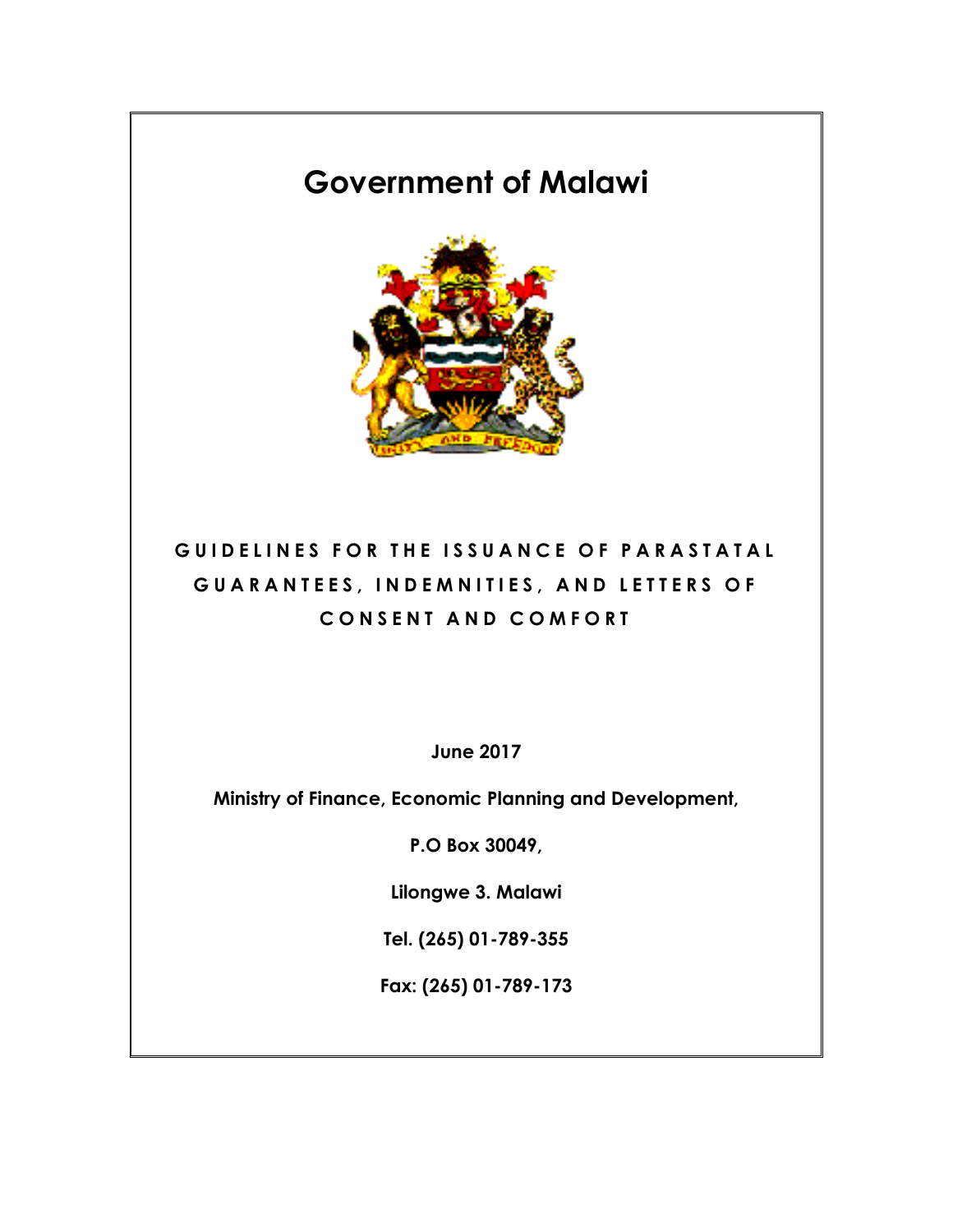#### **PREFACE**

The guidelines for the issuance of parastatal guarantees, indemnities, letters of consent and letters of comfort have been produced to ensure that there is a well coordinated, streamlined and efficient governance structure for issuing approvals for private loans, borrowing on overdrafts, guarantees and indemnities.

These guidelines are further developed to guide individual statutory bodies so that their borrowing is in line with their resource envelope. Ultimately, these guidelines will go a long way in ensuring that statutory bodies borrow in a sustainable manner thereby enabling the Government to avoid financial exposure arising from the same.

The scope of guidelines covers indemnities, guarantees, letters of comfort and letters of consent. The guidelines further outline structures that have been put in place to ensure that decisions regarding approvals for the borrowing are well informed. Parastatals are expected to observe the timelines required for the Ministry of Finance to carry out its due diligence before approvals are granted.

The process of producing these guidelines was done in a consultative manner to ensure ownership and ease the implementation process from the onset. As such, it is my sincere hope that these guidelines will be adhered to whenever a parastatal plans to access the afore mentioned facilities.

> **Ben Botolo SECRETARY TO THE TREASURY**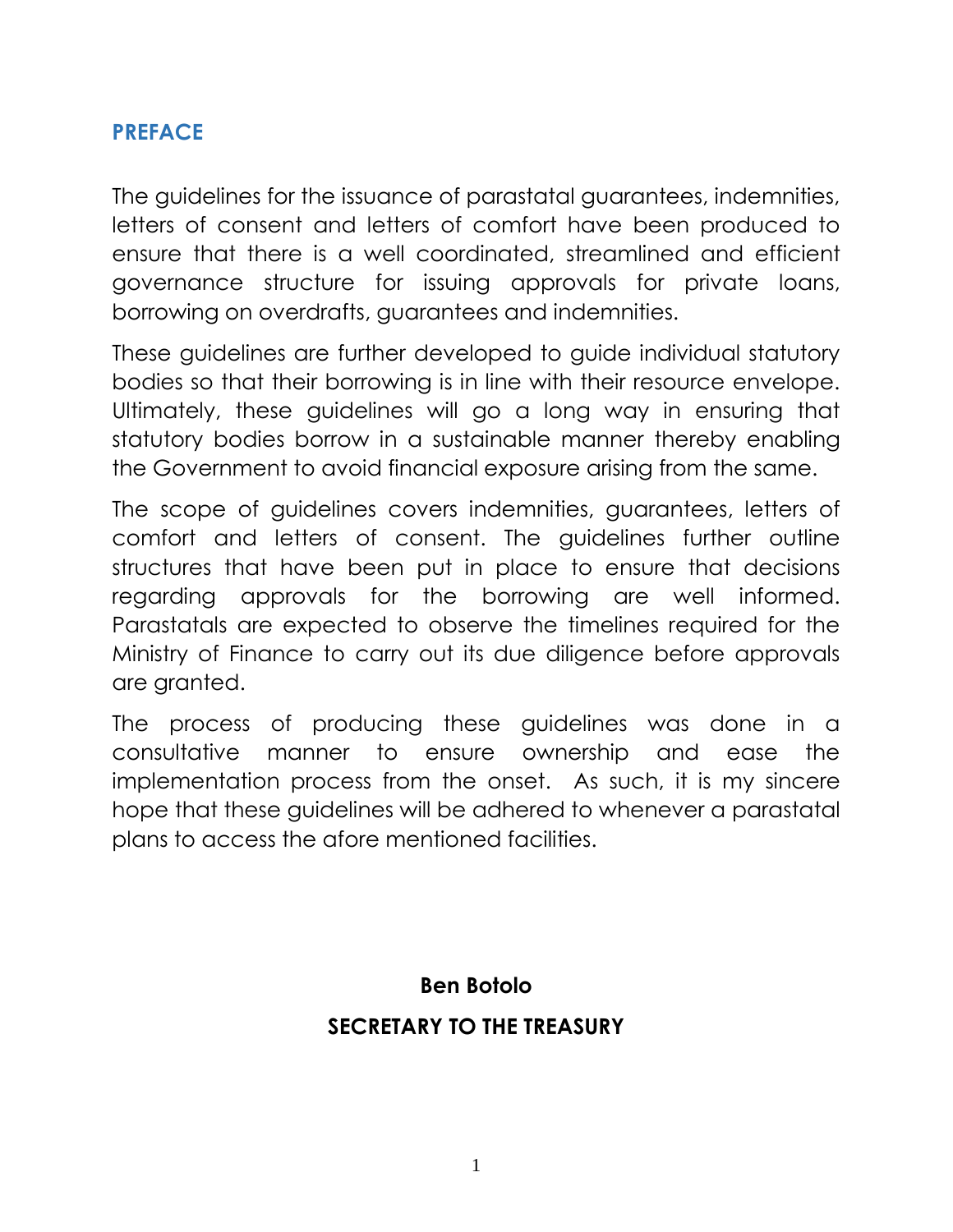# **Table of Contents**

| 1.0                                                              |                                                           |  |  |  |
|------------------------------------------------------------------|-----------------------------------------------------------|--|--|--|
| 2.0                                                              |                                                           |  |  |  |
| 3.0                                                              |                                                           |  |  |  |
| 4.0                                                              |                                                           |  |  |  |
| 5.0                                                              |                                                           |  |  |  |
| 6.0                                                              |                                                           |  |  |  |
| 7.0                                                              | Issuance of Letter of Consent on Borrowing on Overdraft 9 |  |  |  |
| 8.0                                                              | Issuance of Private Loans to Statutory bodies  10         |  |  |  |
| 9.0<br>Issuance of Guarantees and Indemnity for Statutory bodies |                                                           |  |  |  |
|                                                                  |                                                           |  |  |  |
|                                                                  |                                                           |  |  |  |
|                                                                  |                                                           |  |  |  |
|                                                                  |                                                           |  |  |  |
|                                                                  |                                                           |  |  |  |
|                                                                  |                                                           |  |  |  |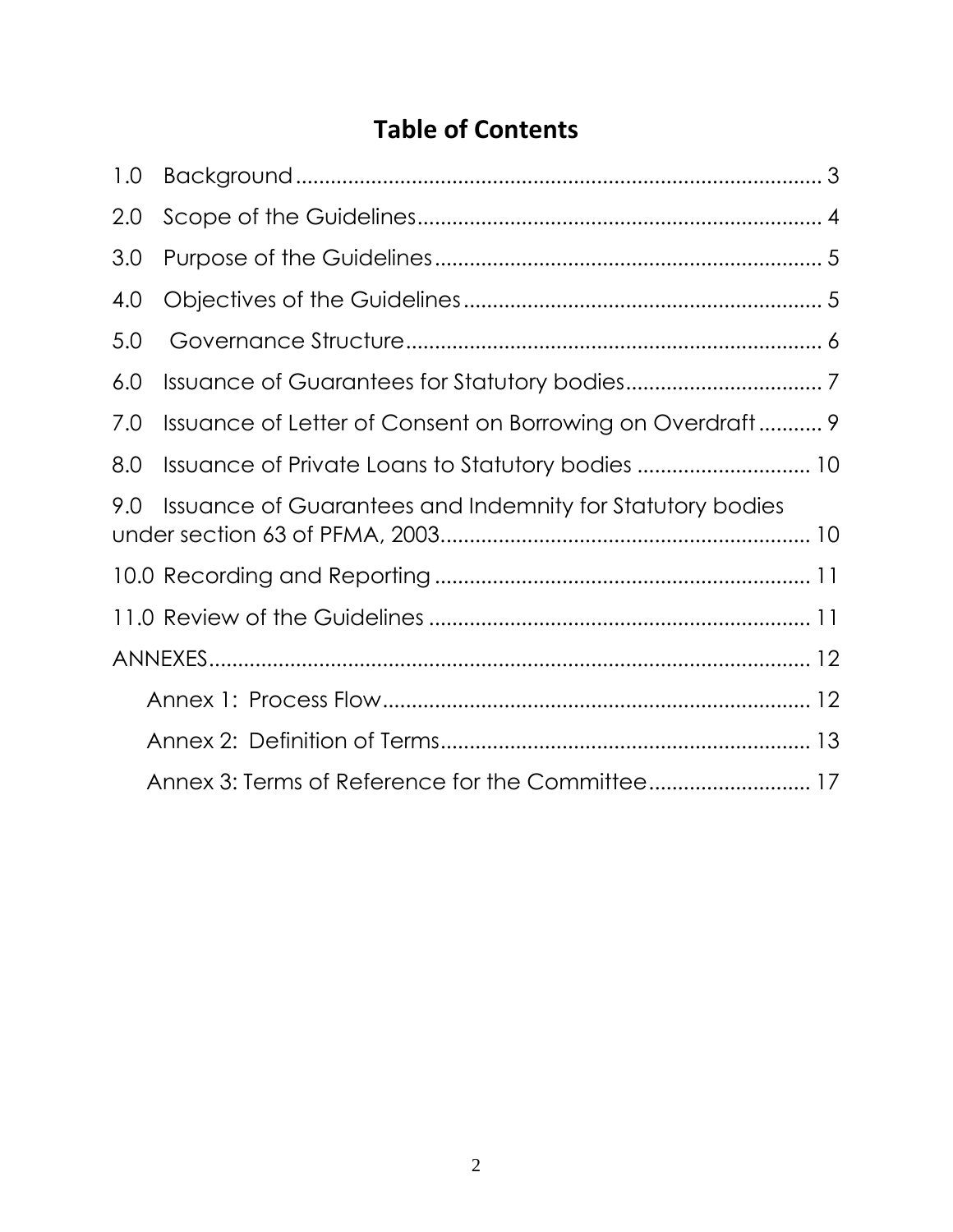## <span id="page-3-0"></span>**1.0 Background**

The Public Finance Management Act (PFMA), 2003 provides for statutory bodies to access guarantees and indemnities, borrowing on overdrafts and private loans. Guarantees and overdrafts are part of the statutory bodies' debt portfolio. The demand for overdrafts and guarantees have been increasing overtime. This increasing demand has led to an increase in contingent liabilities and financial exposure to the Government.

Considering the importance of statutory bodies in the delivery of goods and/or services that cannot be efficiently provided by the general government sector, as well as their financial constraints, it has become apparent that guidelines be put in place to ensure sustainable accumulation of liabilities by the statutory bodies.

Despite the significant demand for borrowing requirements by the statutory bodies, the shareholder has not promulgated guidelines on the issuance of private loans, borrowing on overdrafts, guarantees and indemnities. Consequently, inconsistencies have been observed in the manner in which the requests and approvals for private loans, borrowings on bank overdrafts, guarantees and indemnities are processed.

An assessment of statutory bodies over time showed that, in some instances, borrowings were being accessed without approval from the shareholder as promulgated in the Public Finance Management Act, 2003.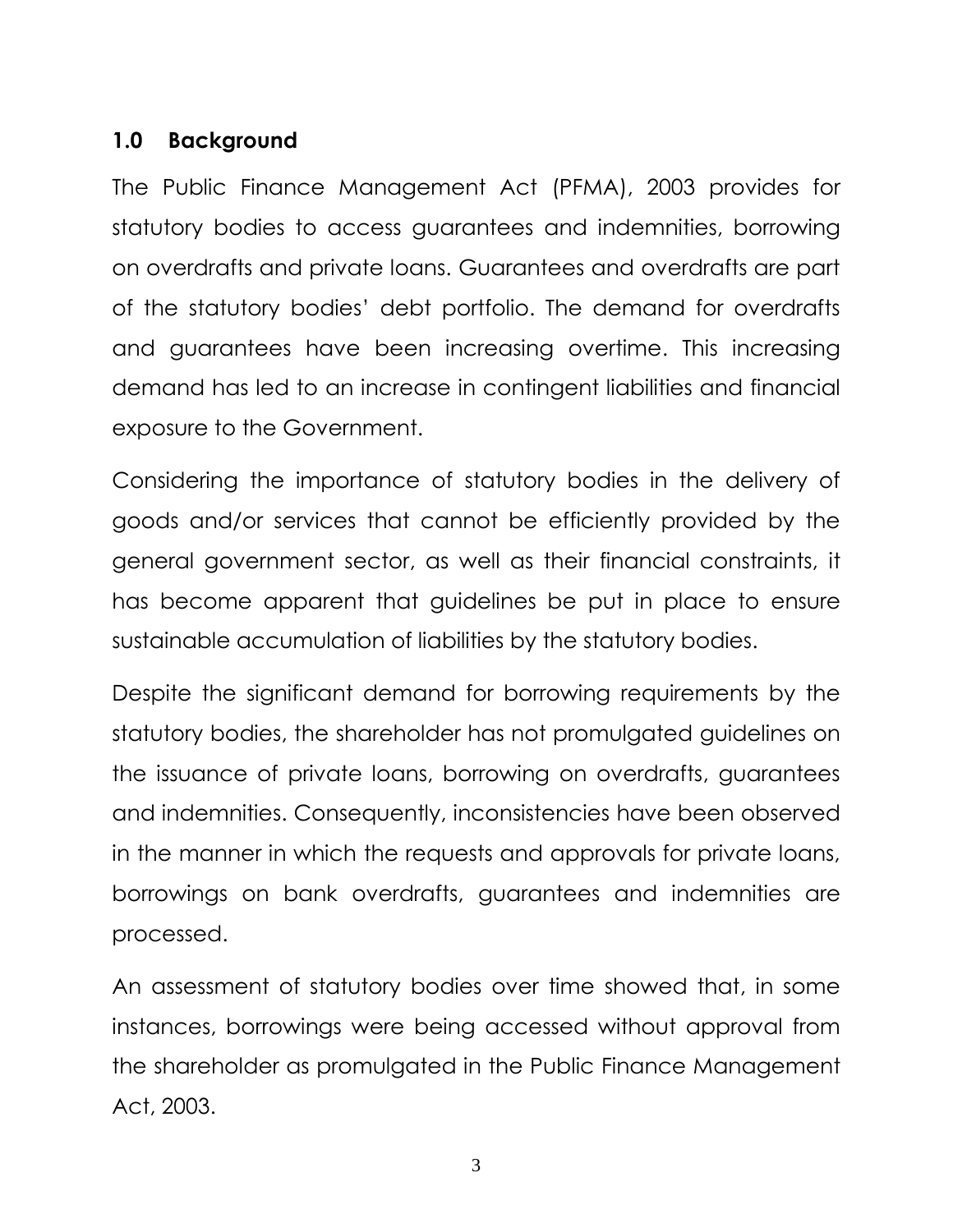Furthermore, increases in the requests for borrowing requirements by statutory bodies has shown weak coordination in the governance structure within the Ministry of Finance, Economic Planning and Development. This has resulted in issuance of uncoordinated approvals. Consequently, the uncoordinated approvals have compromised the Ministry's capability to carry out thorough due diligence.

It has also been observed that some of the statutory bodies' borrowings have not achieved the intended objectives. There has been misuse and misallocation of resources and undertaking projects that are not viable.

Similarly, dividend and surplus remittance to the Government by statutory bodies have been low or nonexistent as most of the resources are channeled towards liquidating huge borrowings through principal and interest payments.

Thus, borrowing of any kind by statutory bodies needs to be addressed through a consistent application that follows clear guidelines on the issuance of private loans, borrowing on overdrafts, guarantees and indemnities.

#### <span id="page-4-0"></span>**2.0 Scope of the Guidelines**

These guidelines cover procedures for issuance of indemnities, guarantees, and letters of comfort and consent for accessing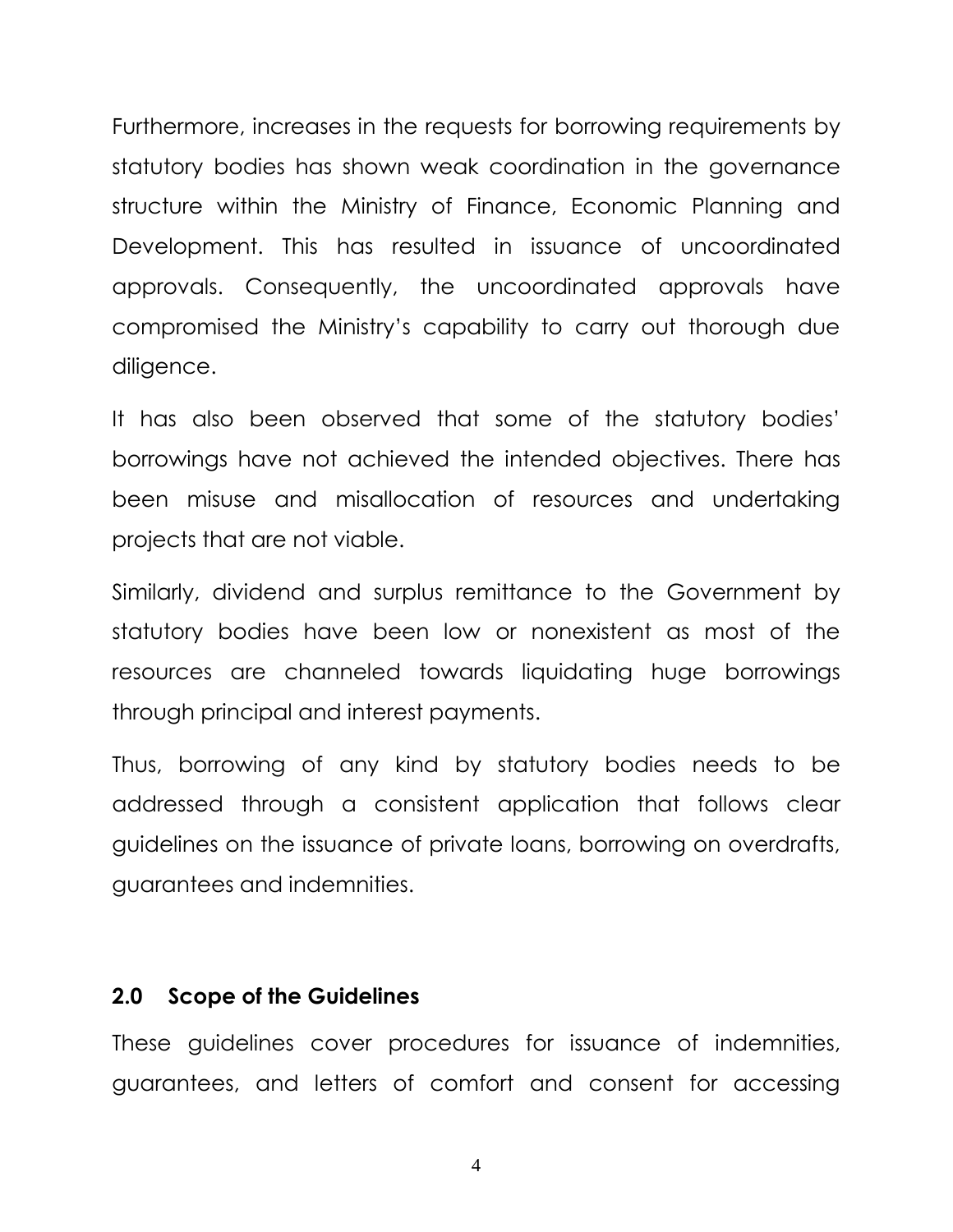private loans and borrowing on overdrafts by statutory bodies and provide step by step procedures for accessing these facilities. The guidelines define specific roles to be carried out by relevant stakeholders, namely: the statutory body, Secretary to the Treasury and the Minister of Finance, in the process of contracting private loans, borrowing on overdrafts and provision of guarantees and indemnities, as provided for by sections 63, 72, 73 and 74 of PFMA, 2003.

#### <span id="page-5-0"></span>**3.0 Purpose of the Guidelines**

The purpose of the guidelines is to manage fiscal exposure emanating from issuance of approvals for private loans, borrowing on overdrafts, guarantees and indemnities to statutory bodies.

All statutory bodies shall comply with the provisions of the Public Finance Management Act, 2003 and these guidelines in accessing private loans, borrowing on overdrafts, guarantees and indemnities.

#### <span id="page-5-1"></span>**4.0 Objectives of the Guidelines**

The objectives of the guidelines on the issuance of private loans, borrowing on overdrafts, guarantees and indemnities are as follows:

a) To develop well-coordinated governance structure for issuance of private loans, borrowing on overdrafts, guarantees and indemnities;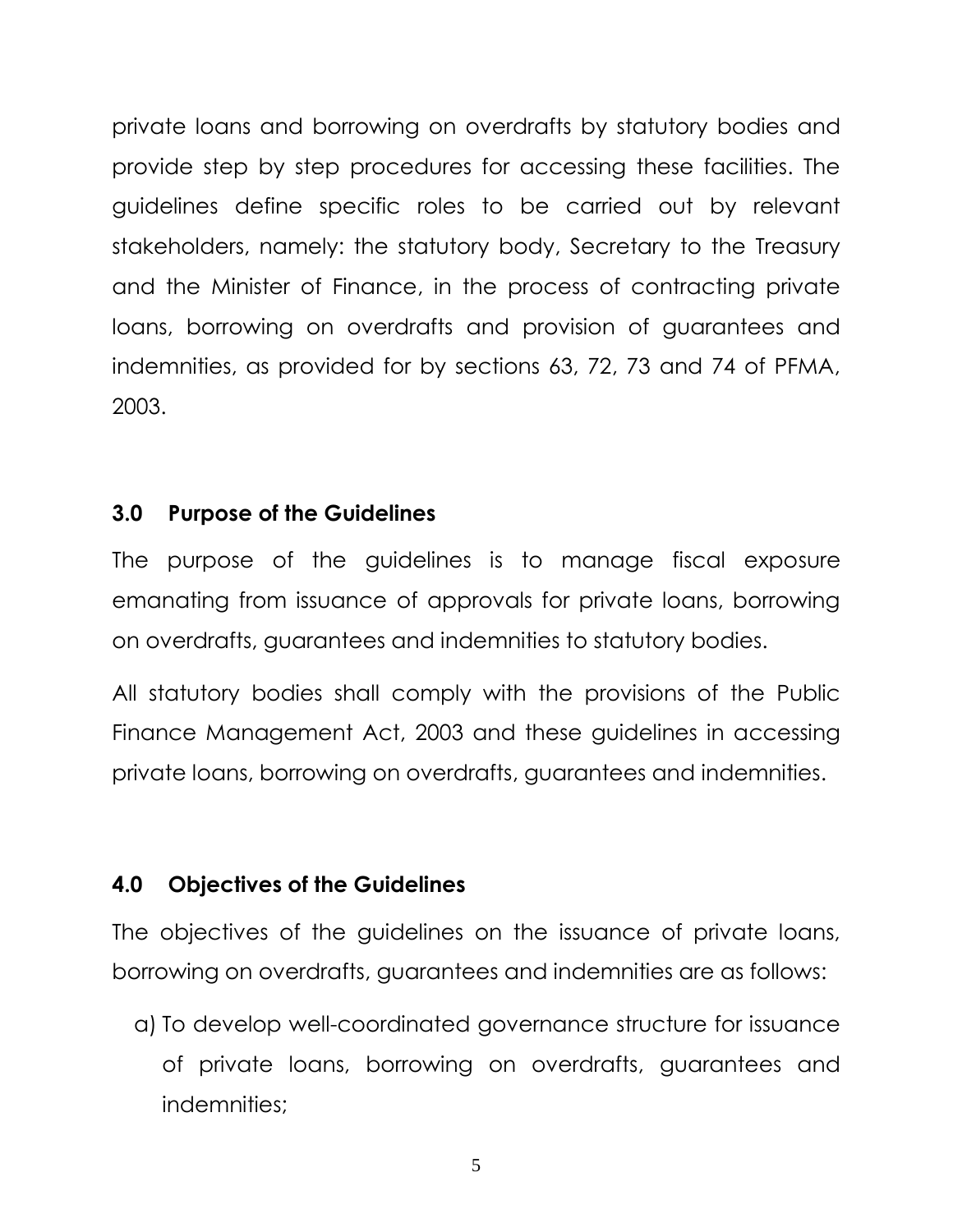- b) To ensure that statutory bodies' borrowing is consistent with the individual statutory body's resource envelope;
- c) To enhance monitoring and reporting on private loans, borrowing on overdrafts, guarantees and indemnities;
- d) To reduce fiscal risk and exposure to liabilities when a statutory body fails to pay back loans.

## <span id="page-6-0"></span>**5.0 Governance Structure**

Sections 72-74 of the PFMA, 2003 provides that statutory bodies shall contract private loans or borrow on overdraft upon written approval by the Minister of Finance. Prior to giving these approvals, the Minister shall ascertain, from the Secretary to the Treasury, the financial implications on the Government of these borrowings and ensure that they are in the public interest.

In this regard, the Guarantees Review Committee established under the guidelines on external debt management in Malawi, 2007, shall be responsible for reviewing the recommendations, made by the Public Enterprise Reform and Monitoring Unit (PERMU) under the Public Finance Management Systems Division (PFMSD), to the Secretary to the Treasury. The committee shall comprise of the following:

- i. Public Enterprise Reform and Monitoring Unit
- ii. Debt and Aid Management Division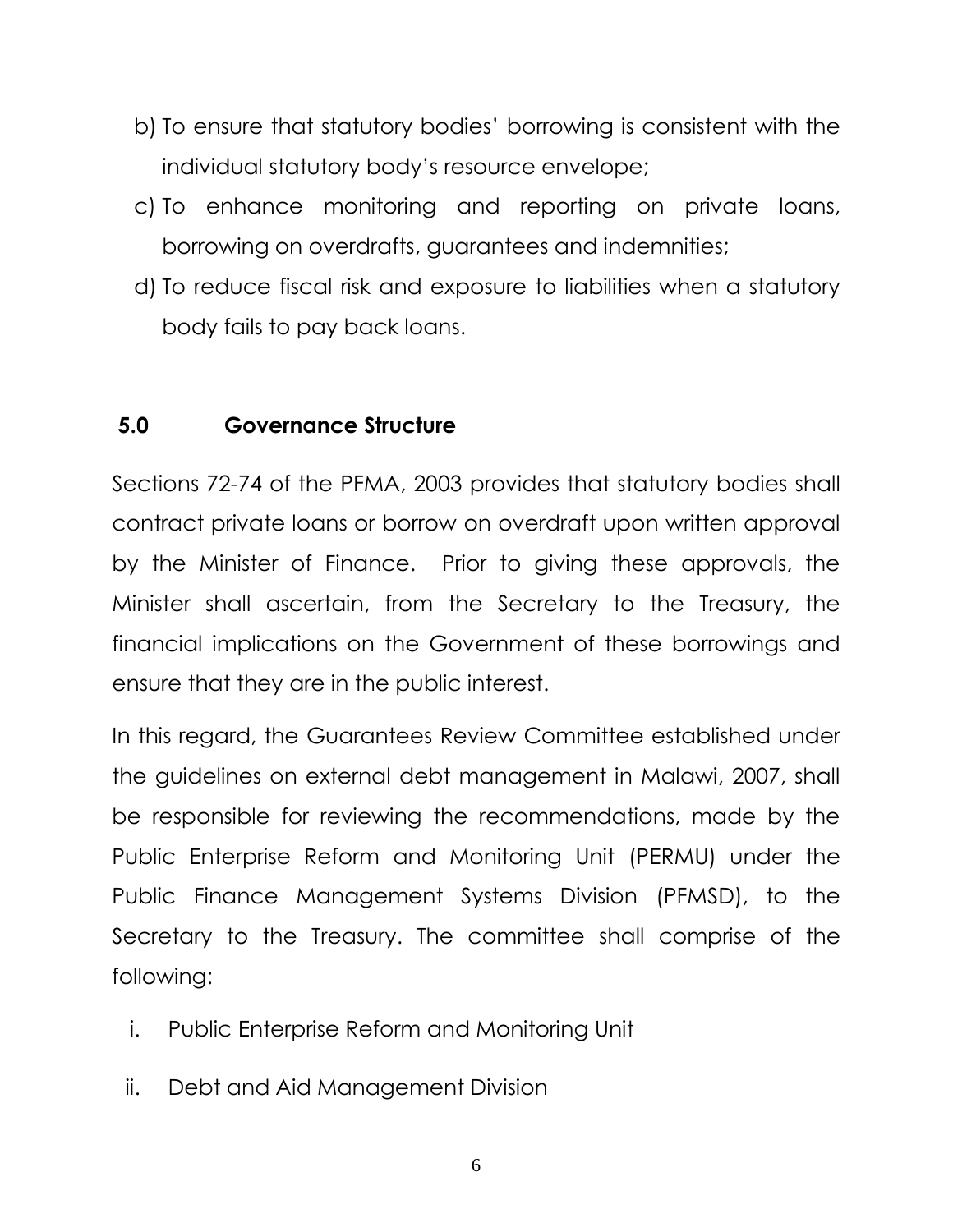- iii. Economic Planning Department (PSIP)
- iv. Line Ministry shall be co-opted to the Committee
- v. Legal Practitioner from Ministry of Justice
- vi. Accountant General's Department (Accounting Services)

The terms of reference for the Guarantees Review Committee are in the annex to these guidelines.

# <span id="page-7-0"></span>**6.0 General guidelines on the process for obtaining approvals**

The following processes shall be followed when a statutory body is requesting private loans, borrowing on overdrafts and provision of guarantees and indemnities from the Government:

- 1. The application shall be made in writing to the Secretary to the Treasury;
- 2. The application shall be accompanied by the following:
	- i. Board Resolution;
	- ii. A project justification including the economic and financial impact, and cash flow forecast;
	- iii. Term sheet specifying the terms of the facility, i.e. agreed repayment schedule and liquidation model;
	- iv. Audited financial statements for the previous year;
	- v. A copy of the approved Performance Management Plans and Budgets for the current financial year;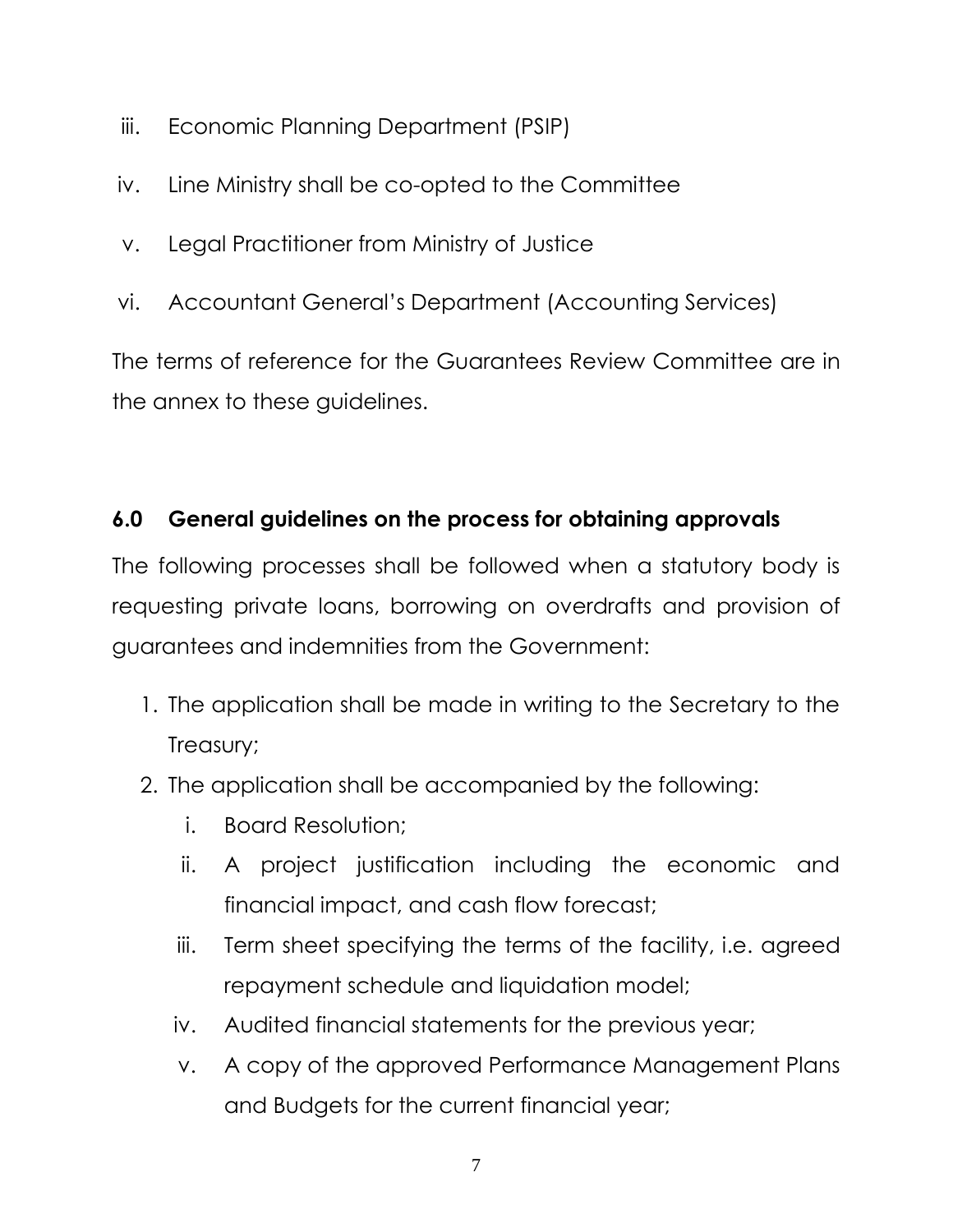- 3. The Public Finance Management Systems Division shall analyze the application and submit a report on the analysis with recommendations to the committee;
- 4. The Committee shall scrutinize the report and make final recommendations to the Minister through the Secretary to the Treasury;
- 5. Where necessary, the applicant shall make a formal presentation to the committee;
- 6. The Secretary to the Treasury shall communicate in writing the outcome of the application to the statutory body concerned;
- 7. The statutory body shall submit quarterly progress reports to the Secretary to the Treasury on the performance of the project financed by the facility within 30 days after end of the quarter;
- 8. PERMU shall monitor the execution of the project for which a guarantee is provided for and subsequent recovery of funds from the statutory body in case the Government has to bail out on their financial obligation; and
- 9. No contract shall be awarded prior to obtaining an approval from the Secretary to the Treasury on the guarantee under consideration.

# **7.0 Issuance of Guarantees for Statutory bodies**

Section 74 of the PFMA, 2003 states that a statutory body shall not give a guarantee without the prior written approval of the Minister of Finance.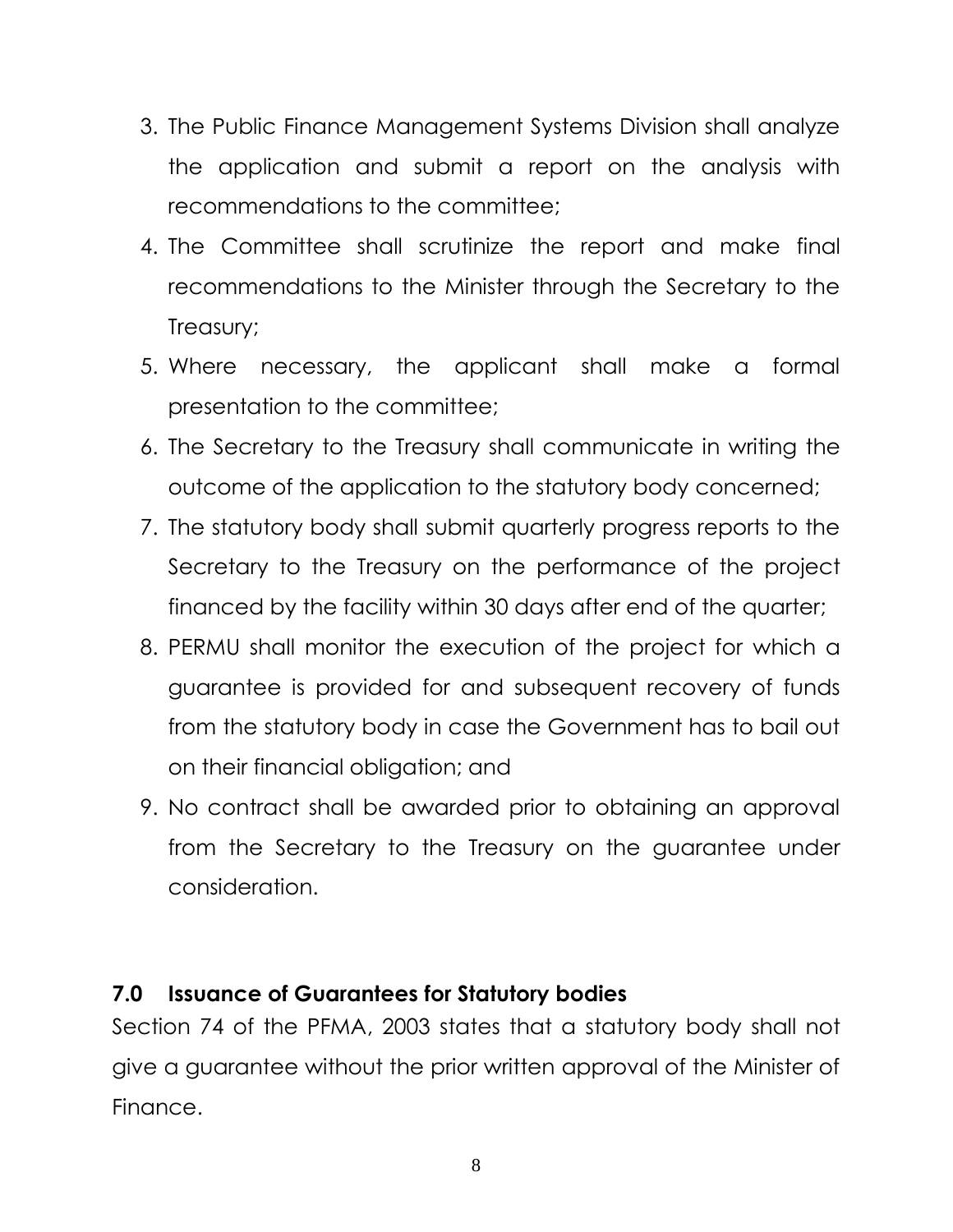Further, a statutory body shall be given an approval, after the Secretary to the Treasury has ascertained the financial implications on the Government of the statutory body giving the guarantee, and has ensured that the giving of the guarantee is in the public interest. The issuance of the guarantee, by virtue only of the approval of the Minister shall not attach liability to the Government except where the guarantee has been issued under section 63 of the PFMA, 2003.

The processes to be followed are as per the general guidelines in section 6.

## <span id="page-9-0"></span>**8.0 Issuance of Letter of Consent on Borrowing on Overdraft**

Section 73 of the PFMA, 2003 states that a statutory body may, with prior written approval of the Minister, borrow for its purposes, by overdraft, within such limits as the Minister approves, and there shall be no liability attached to the Government by virtue only of the approval of the Minister.

In this regard, the processes outlined in section 6 shall be followed when a statutory body is requesting for a letter of consent from the Government.

In addition, the Secretary to the Treasury shall provide the overdraft limits for respective statutory bodies as determined by:

- i. The entity's recent financial performance; and
- ii. Capital intensiveness of the statutory body.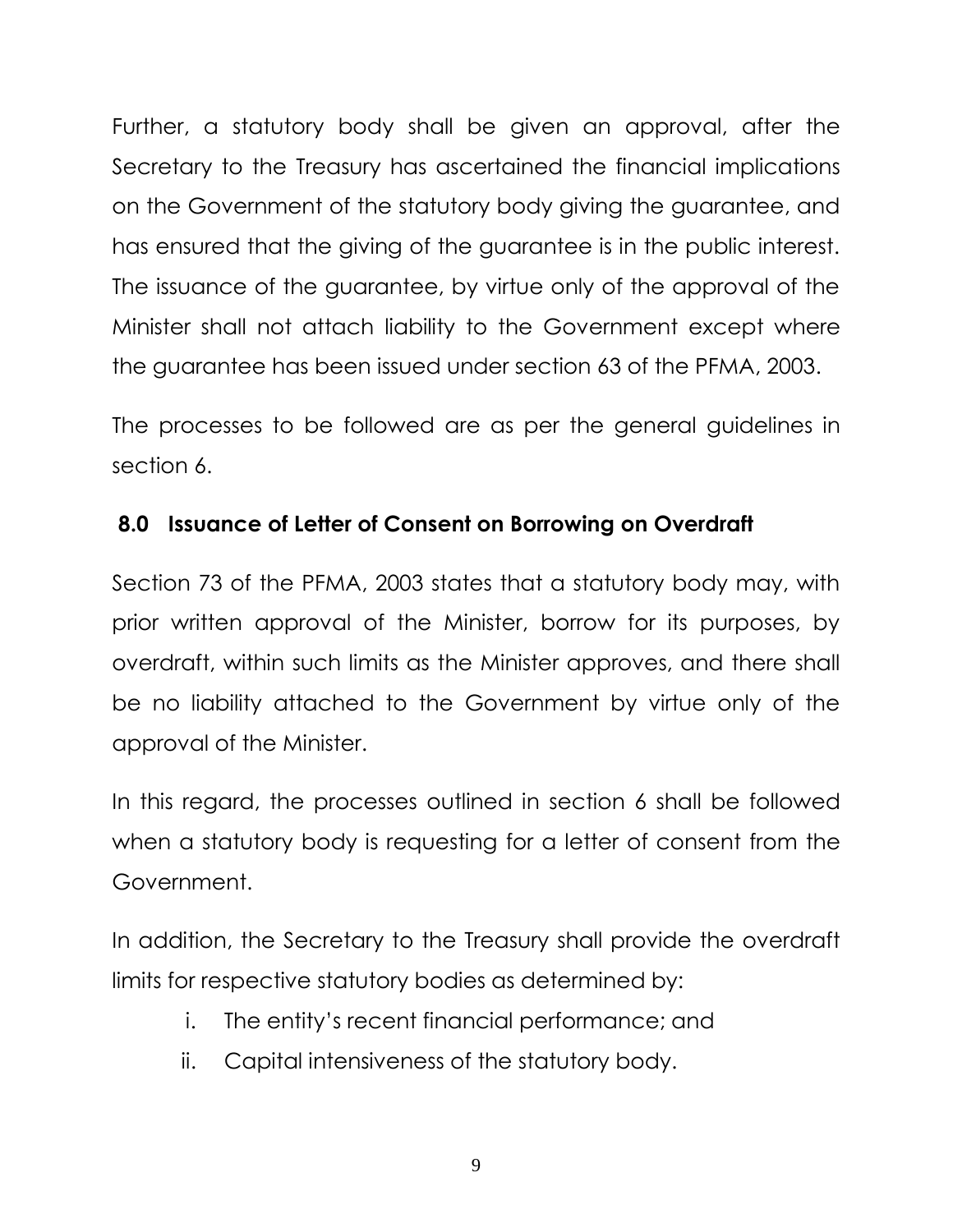## <span id="page-10-0"></span>**9.0 Issuance of Private Loans to Statutory bodies**

Section 72 of the PFMA, 2003 states that a statutory body may, with the prior written approval of the Minister, borrow money for its purposes, on such terms, as agreed between the statutory body and the lender.

Where a statutory body raises a private loan there shall be no liability attached to the Government by virtue only of the approval of the Minister.

In this regard, the processes outlined in section 6 shall be followed when a statutory body is requesting for a letter of consent from the Government to raise a private loan.

# <span id="page-10-1"></span>**10.0 Issuance of Guarantees and Indemnity for Statutory bodies under section 63 of PFMA, 2003.**

Section 63 of the PFMA, 2003 states that the Minister, on behalf of the state, may, if it appears to the Minister to be in the public interest and necessary, to do so, in writing a guarantee or indemnity upon such terms and conditions as the Minister thinks fit, in respect of the performance of any person, company, or body corporate, organization or statutory body may do so- with prior approval of cabinet and where such guarantee or indemnity is consistent with section 12 of the PFMA, 2003.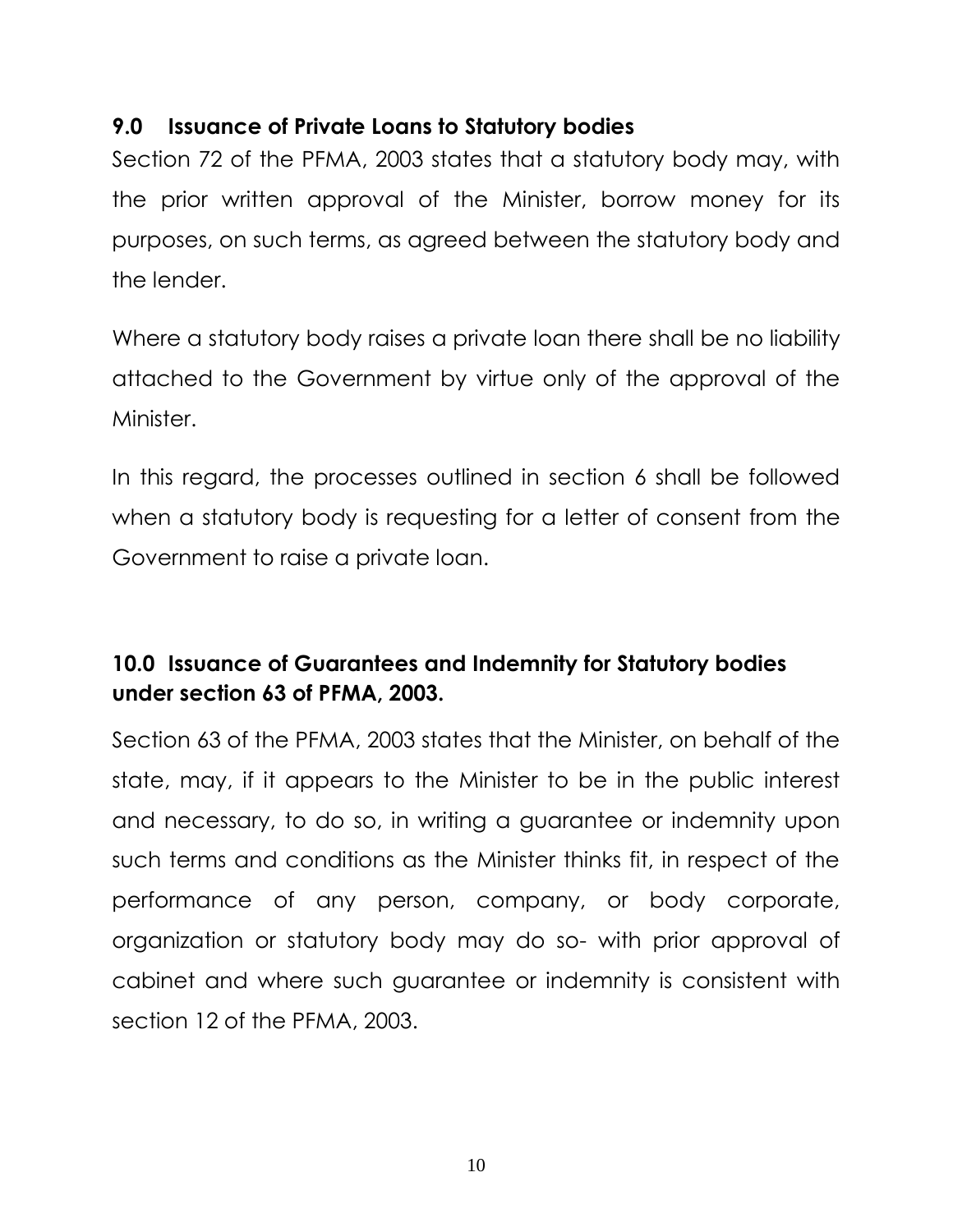In this regard, the processes outlined in section 6 shall be followed when a statutory body is requesting a guarantee or indemnity from the Government.

In addition, the following processes shall apply:

- i. The committee shall make recommendations to the Secretary to the Treasury and the Minister, who shall seek Cabinet approval; and
- ii. Where the guarantee or indemnity is approved, the Minister shall report to the National Assembly.

# <span id="page-11-0"></span>**11.0 Recording and Reporting**

PERMU shall be responsible for recording and reporting quarterly and annually on guarantees and indemnities, borrowing on overdrafts and private loans.

PERMU shall develop and update on a quarterly basis a database of the private loans, overdrafts, guarantees and indemnities.

## <span id="page-11-1"></span>**12.0 Review of the Guidelines**

These guidelines shall be reviewed every 3 years.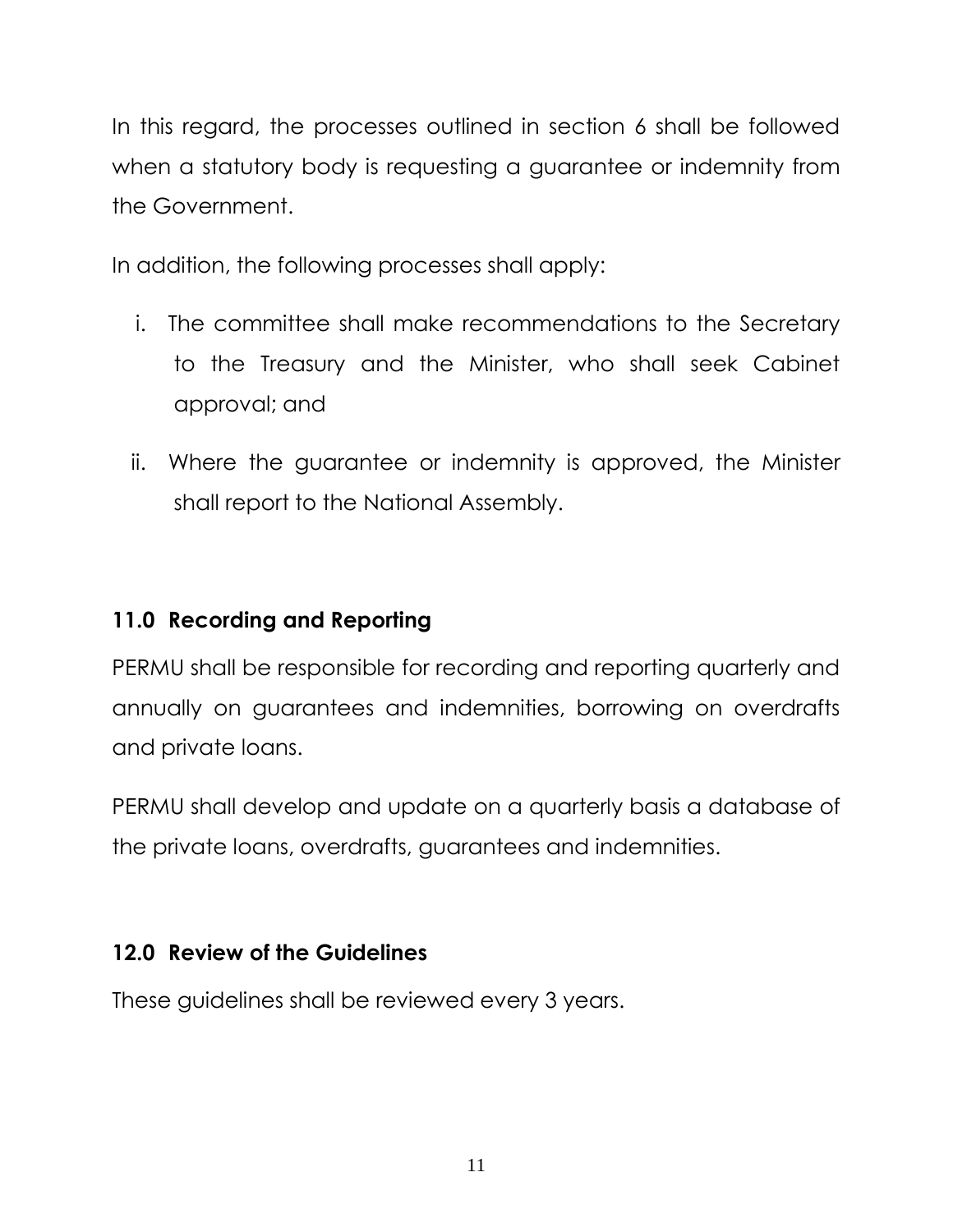## <span id="page-12-0"></span>**ANNEXES**

## <span id="page-12-1"></span>**Annex 1: Process Flow**

<span id="page-12-2"></span>

| <b>Process</b>                    | <b>Responsible</b>    | <b>Timelines from</b><br><b>Date</b> |
|-----------------------------------|-----------------------|--------------------------------------|
|                                   |                       | of receipt                           |
| Submission<br>$\circ$ f<br>the    | <b>Statutory Body</b> | Not applicable                       |
| Application                       |                       |                                      |
| <b>Technical</b><br>Review<br>and | PERMU                 | Within<br>$\overline{4}$<br>working  |
| Analysis of the Application       |                       | days                                 |
| Guarantees<br><b>Review</b>       | Chairperson           | Within<br>9<br>working               |
| Committee<br>(GRC)                | <b>GRC (PERMU)</b>    | days                                 |
| assessment                        |                       |                                      |
| Communicating<br>the              | Secretary to the      | Within<br>15<br>working              |
| Outcomes                          | Treasury<br>and       | days                                 |
|                                   | Minister<br>Οf        |                                      |
|                                   | Finance               |                                      |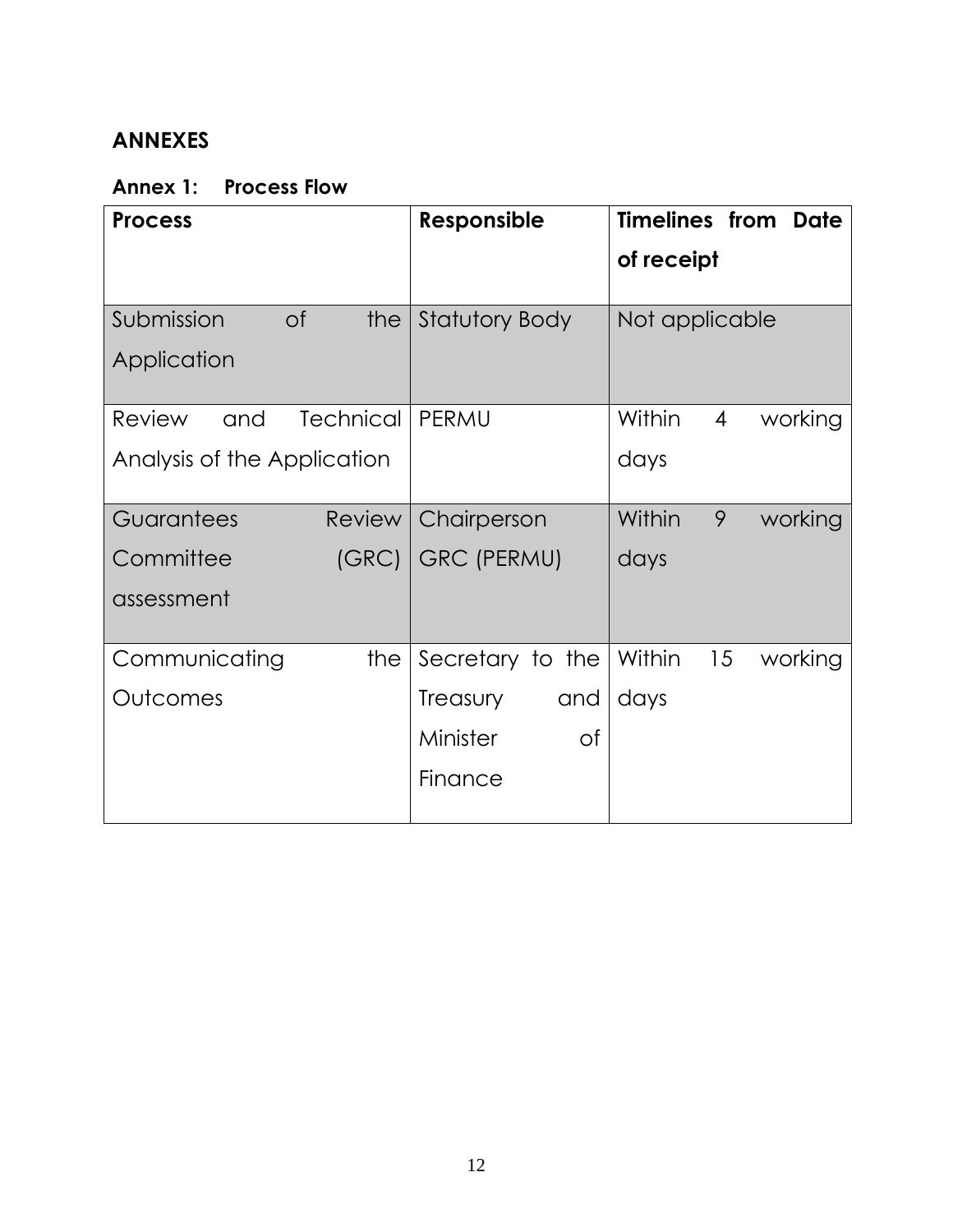## *Annex 2: Definition of Terms*

**Bank Overdraft:** Debt or total current/non-current liabilities consists of all liabilities that are debt instruments. A debt instrument is defined as a financial claim that requires payment(s) of interest and/or principal by the accounts receivable to the accounts payable at a date, or dates, in the future.

**Contingent Liability:** a possible obligation that arises from past events and whose existence will be confirmed on by occurrence or nonoccurrence of one or more uncertain future events not wholly within the control of the entity of a present obligation that arises from past events but is not recognized because it is not probable that an outflow of resources embodying economic benefits or service potential will be required to settle the obligation or the amount of the obligation cannot be measured with sufficient reliability (IPSAS 19).

**Current Liabilities:** Current liabilities a company's debts or obligations that are due within one year appearing on the company's balance sheet, and include short term debt, accounts payable, accrued liabilities and other debts. Essentially these are bills that are due to creditors and suppliers within a short period of time.

**General Government:** includes central Government, Local Government and extra budgetary units.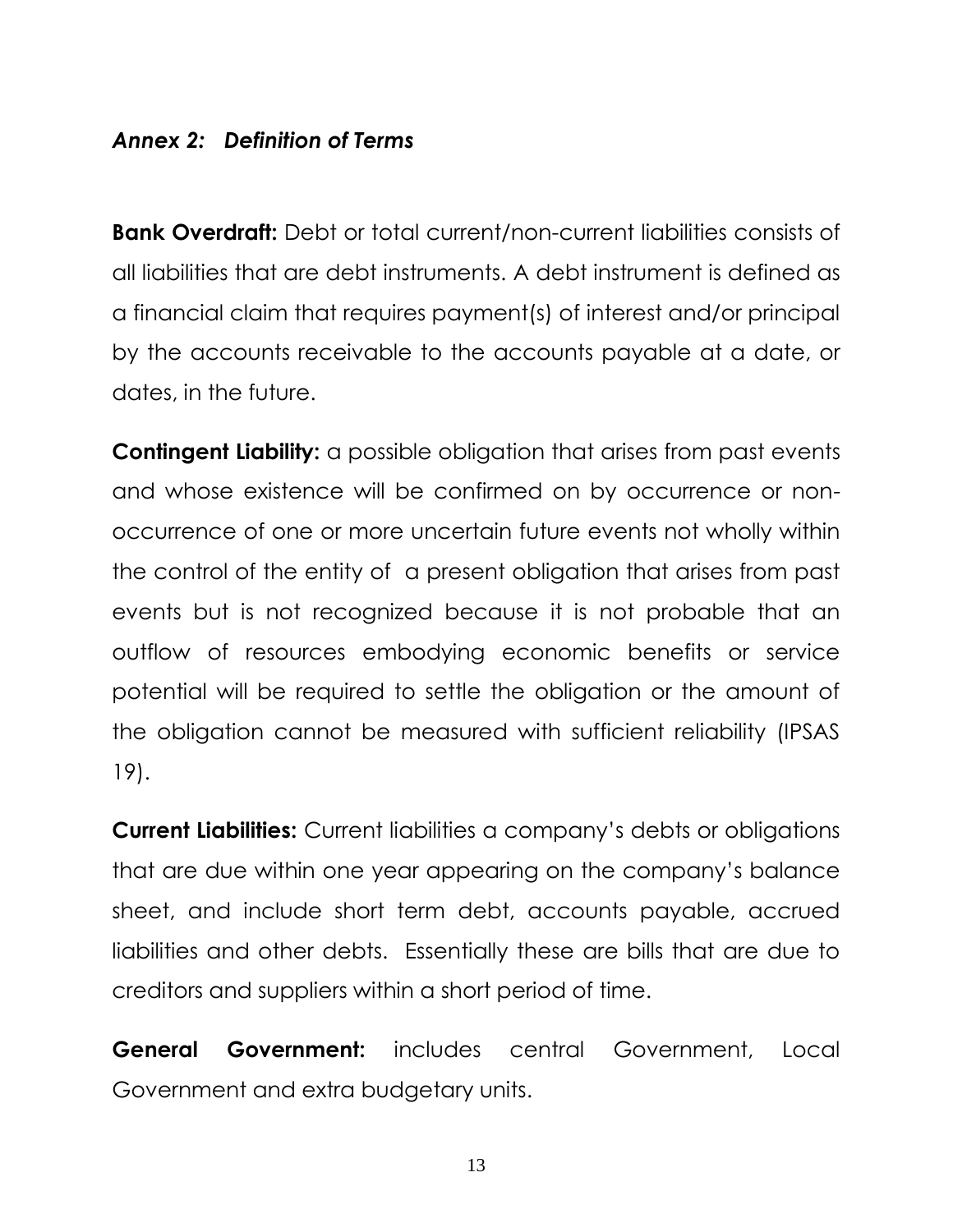**Guarantees:** A contract that requires the issuer to make specified payments to reimburse the holder for a loss it incurs before the specified debtor fails to make payment when due in accordance with the original or modified terms of a debt instrument (IPSAS). In this context, a formal assurance by the shareholder to the statutory bodies that certain conditions will be fulfilled or a pledge to pay statutory bodies' debt or to perform a statutory bodies obligation in the case of default.

**Indemnity:** A legally binding promise whereby a party accepts to undertake a risk of loss or damage that the statutory body may suffer.

**Letter of Comfort:** a communication from a party to a contract to the other party that indicates an initial willingness to enter into a contractual obligation absent the elements of a legally enforceable contract. The objective is to create a morally binding but not legally binding assurance.

**Letter of Consent:** A letter of consent is a written authority to a person to do something on your behalf or to use something you own.

**Minister:** In these guidelines the "Minister" refers to the Minister of Finance

**Non-current liability:** these are long term financial obligations listed on a company's balance sheet that are not due within the present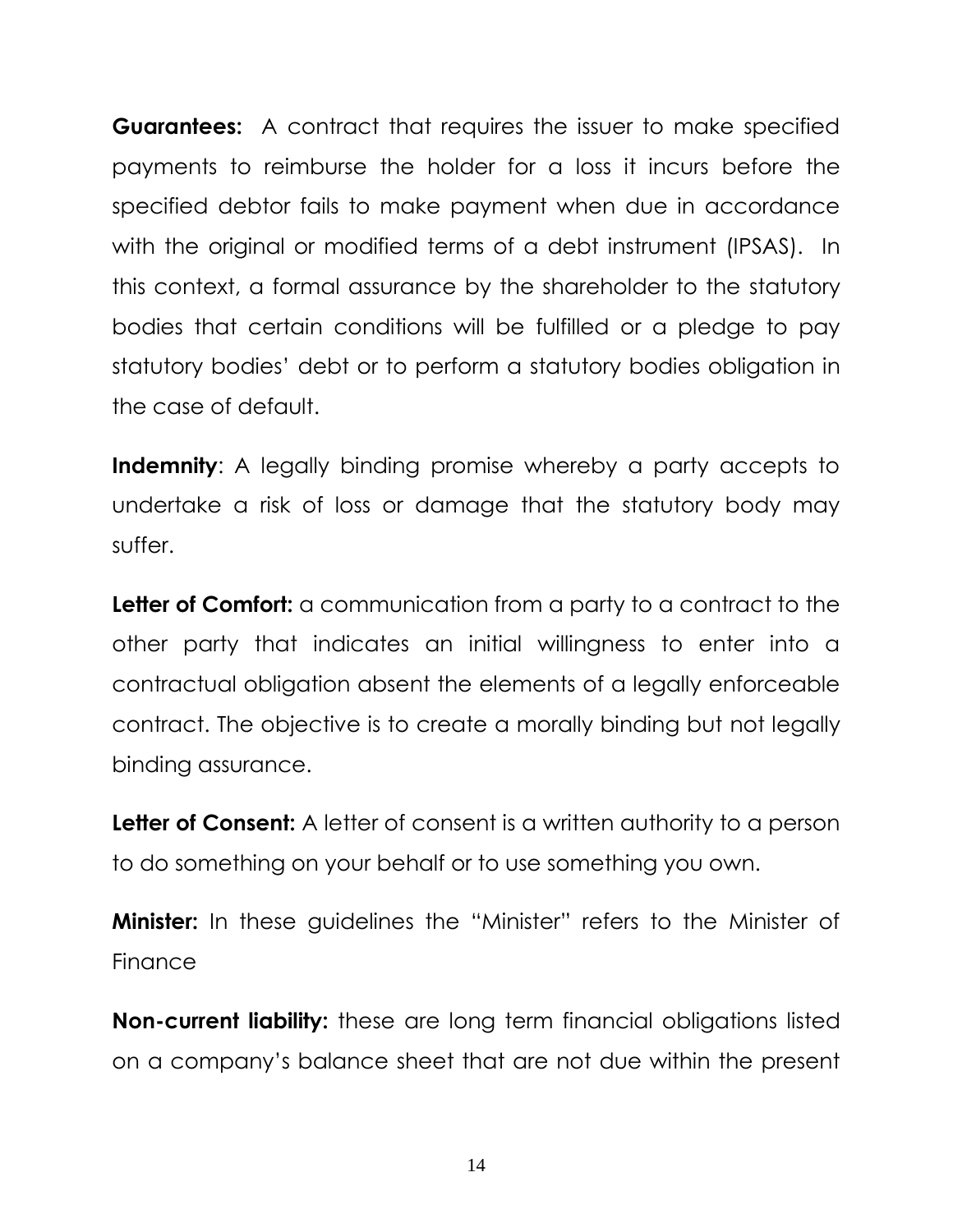accounting year, such as long-term borrowing, bonds payable and long-term lease obligations.

**Private Loan:** any loan, which is not a public debt as defined in these guidelines, accessed from any commercial entity.

**Public Debt:** means all liabilities of the Executive Government and other branches of Government, but does not include liability where the Government is trustee for another person, or liabilities of any statutory body.

**Public Interest:** means something that is to the advantage, direct or indirect, to the people of Malawi.

**Service Potential:** is a supplementary asset recognition criteria in public service to account for items that do not result in the inflow or outflow of economic benefits, where an item either contributes or detract from the entity's ability to deliver its services.

# **Statutory body: defined in Section 2 of the PFMA (2003) as:**

"a body of persons, whether corporate unincorporated, other than the Reserve Bank of Malawi, established by any written law, and includes an Assembly established under the Local Government Act, 1998 and any corporation or a subsidiary of a corporation where the Government, directly or indirectly:

a) Controls the composition of any board of directors of the body; or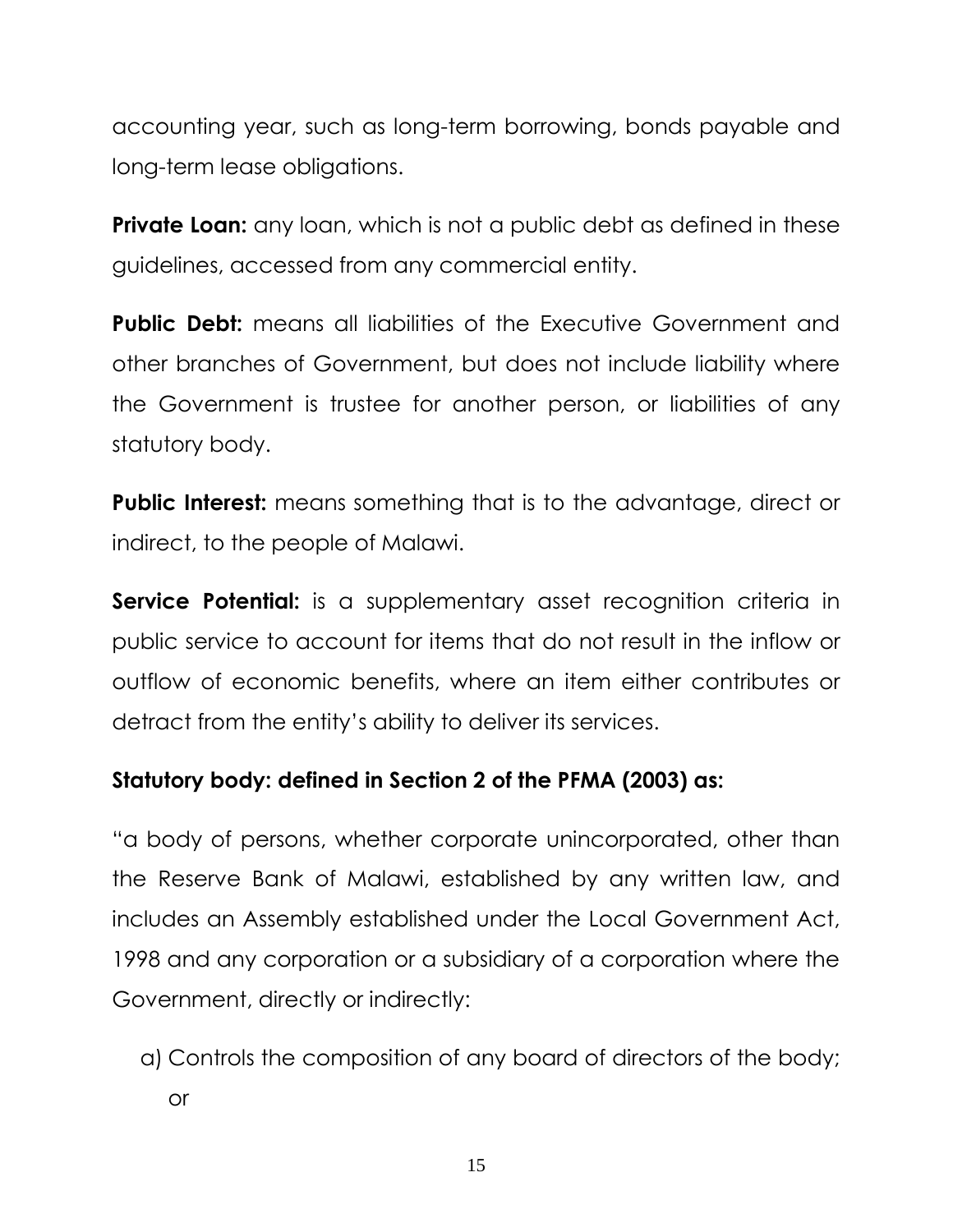- b) Controls more than fifty per cent of the voting power of the body; or
- <span id="page-16-0"></span>c) Holds more than fifty percent of any of the issued share capital of the body either directly or through another agency or statutory body (excluding any part of it that carries no right to participate beyond a specific amount in a distribution of either profits or capital)